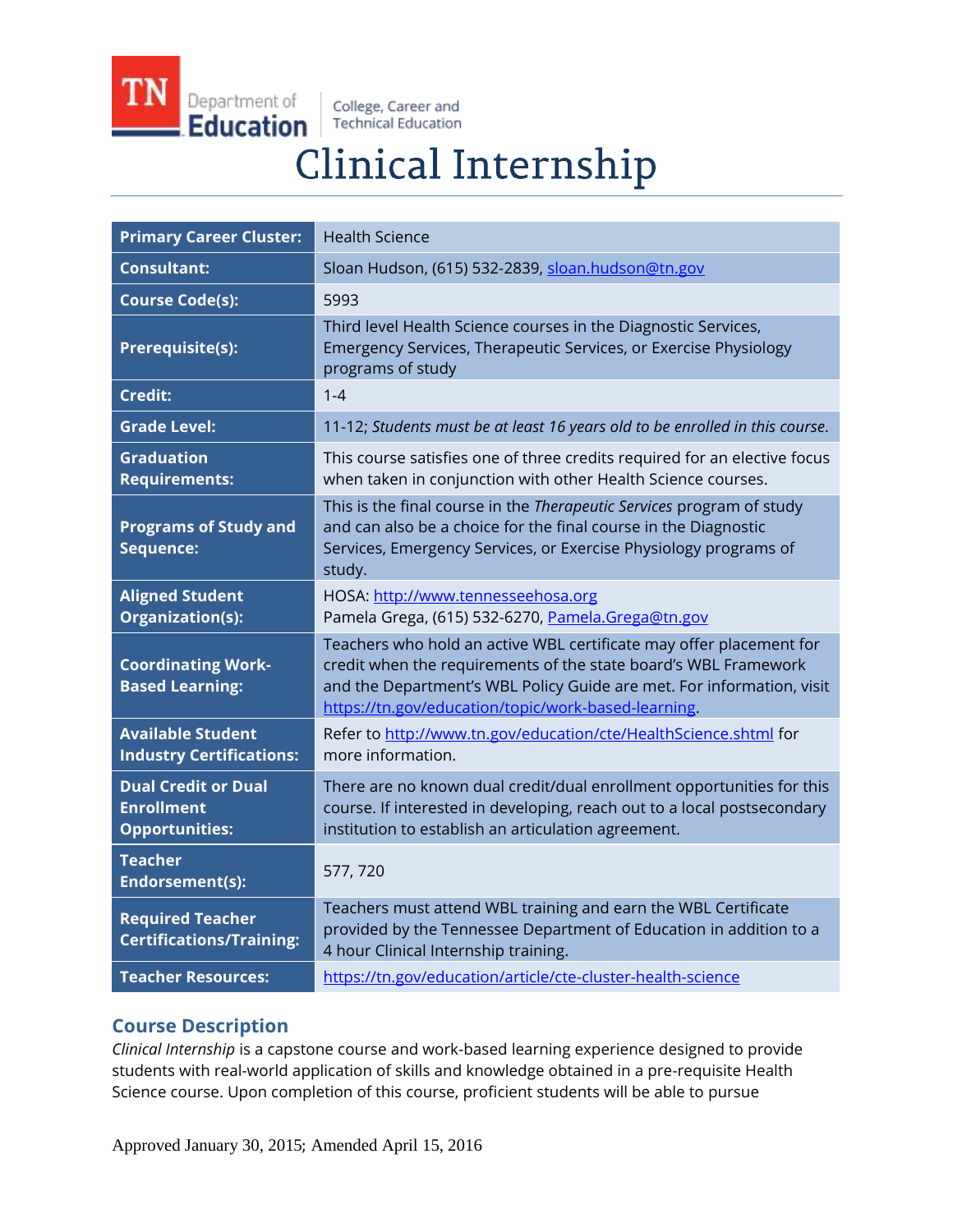certification in the pre-requisite course of *Cardiovascular Services, Exercise Physiology, Medical Therapeutics* or *Pharmacological Science* once they have graduated and reached 18 years of age. Prior to beginning work at a clinical site, students must be certified in Basic Life Support (BLS) Cardiopulmonary Resuscitation (CPR), and deemed competent in basic first aid, body mechanics, Standard Precaution guidelines, and confidentiality.

*Note:* Student to teacher ratio for this course is 15:1 in a clinical setting.

### **Work-Based Learning Framework**

Clinical experiences must comply with the Work-Based Learning Framework guidelines established in SBE High School Policy 2.103. The TDOE provides a *Personalized Learning Plan* template to ensure compliance with the Work-Based Learning Framework, state and federal Child Labor Law, and Tennessee Department of Education policies, which must be used for students participating in WBL opportunities. Additionally, this course must be taught by a teacher with an active WBL Certificate issued by the Tennessee Department of Education and follow policies outlined in the Work-Based Learning Policy Guide available online at [https://tn.gov/education/topic/work-based-learning.](https://tn.gov/education/topic/work-based-learning) 

### **Program of Study Application**

This is the final course in the *,* and *Therapeutic Services* programs of study (POS) and can also be a choice for the final course in the Diagnostic Services, Emergency Services, or Exercise Physiology programs of study . For more information on the benefits and requirements of implementing these programs in full, please visit the Health Science website a[t https://tn.gov/education/article/cte](https://tn.gov/education/article/cte-cluster-health-science)[cluster-health-science.](https://tn.gov/education/article/cte-cluster-health-science)

### **Course Requirements**

This capstone course aligns with the requirements of the Work-Based Learning Framework (established in Tennessee State Board High School Policy), with the Tennessee Department of Education's Work-Based Learning Policy Guide, and with state and federal Child Labor Law. As such, the following components are course requirements:

## **Course Standards**

- 1) A student will have a Personalized Learning Plan that identifies their long-term goals, demonstrates how the Work-Based Learning (WBL) experience aligns with their elective focus and/or high school plan of study, addresses how the student plans to meet and demonstrate the course standards, and addresses employability skill attainment in the following areas:
	- a. Application of academic and technical knowledge and skills (embedded in course standards)
	- b. Career knowledge and navigation skills
	- c. 21st Century learning and innovation skills
	- d. Personal and social skills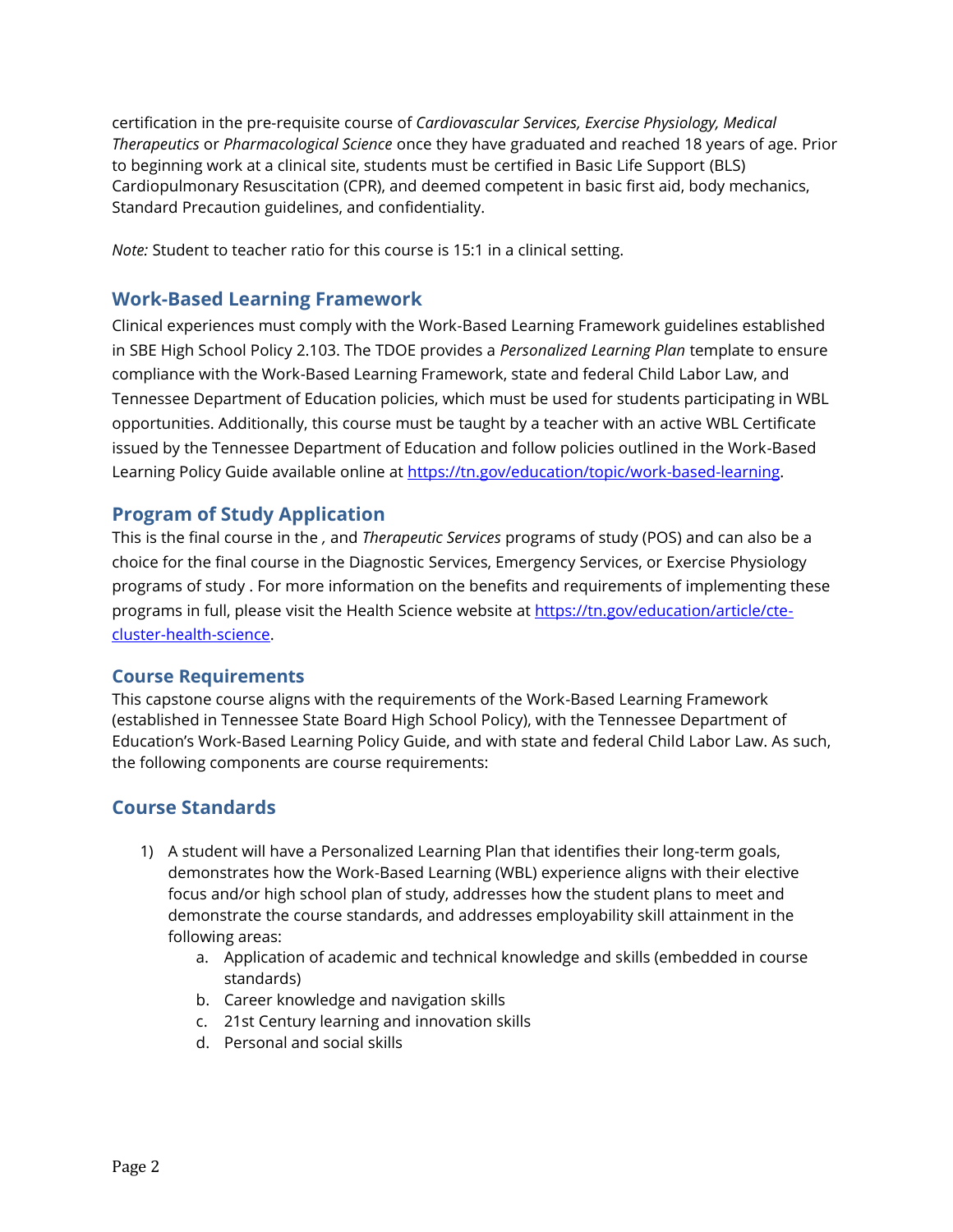- 2) Accurately read, interpret, and demonstrate adherence to safety guidelines appropriate for the roles and responsibilities of an employee of a healthcare facility. Listen to safety instructions and be able to explain why certain rules apply. Demonstrate safety techniques and follow all applicable facility policies and procedures (such as Standard Precautions) related to the clinical placement. Based on placement, document completion of training topics on the appropriate work-based learning (WBL) and work site forms.
- 3) Observe and analyze organizational culture and practices. For example, analyze how to interact with supervisors, clients, and co-workers, and how to recognize and address health, safety, and sustainability issues. Seek information from supervisors and other employees about appropriate methods of pursuing employment in the industry, and determine what knowledge, skills, and educational credentials are required.
- 4) Apply learning experiences from clinical placement to review and update an education and career pathways plan based on the knowledge and feedback acquired. Proactively identify areas of strength and opportunities for professional growth, encourage and act on feedback from peers, supervisors, and customers, and seek and use resources and support to improve skills.
- 5) Identify and ask significant questions to solve student-identified challenges or areas of improvement in the workplace. Use inductive and deductive reasoning methods to recognize faulty reasoning, and to understand problems and alternative solutions.
- 6) Analyze patient quality assurance methods used by clinical sites. Solve problems using systems thinking, e.g., by understanding problems in terms of complex processes and environments. Identify key components and relationships that enable, influence, and produce outcomes.
- 7) Review the Health Insurance Portability and Accountability Act (HIPAA) concepts and investigate methods to assure confidentiality within the healthcare setting. Employ techniques to ensure the client/patient's rights are maintained.
- 8) Demonstrate integrity and ethical behavior when engaging in all worksite activities, including the use of tools and materials, documentation of hours, handling of money, billing of clients, sharing of information, and completion of all personnel-related forms. Identify an actual or potential work site ethical issue and construct an argumentative essay outlining how to the issue should be resolved, including claims and counterclaims with relevant data to support conclusions.
- 9) Articulate ideas effectively in written personal communications with supervisors, coworkers, and customers using appropriate medical terminology and revising as necessary. Verbally articulate ideas effectively in interpersonal communications with supervisors, coworkers, and customers. Develop and deliver messages effectively in oral presentations. Demonstrate effective listening skills, attending to the meaning and intention of communication, and accurately paraphrasing what has been heard. Communicate effectively with individuals of diverse backgrounds who may also speak languages other than English, using foreign language skills and facility resources as appropriate.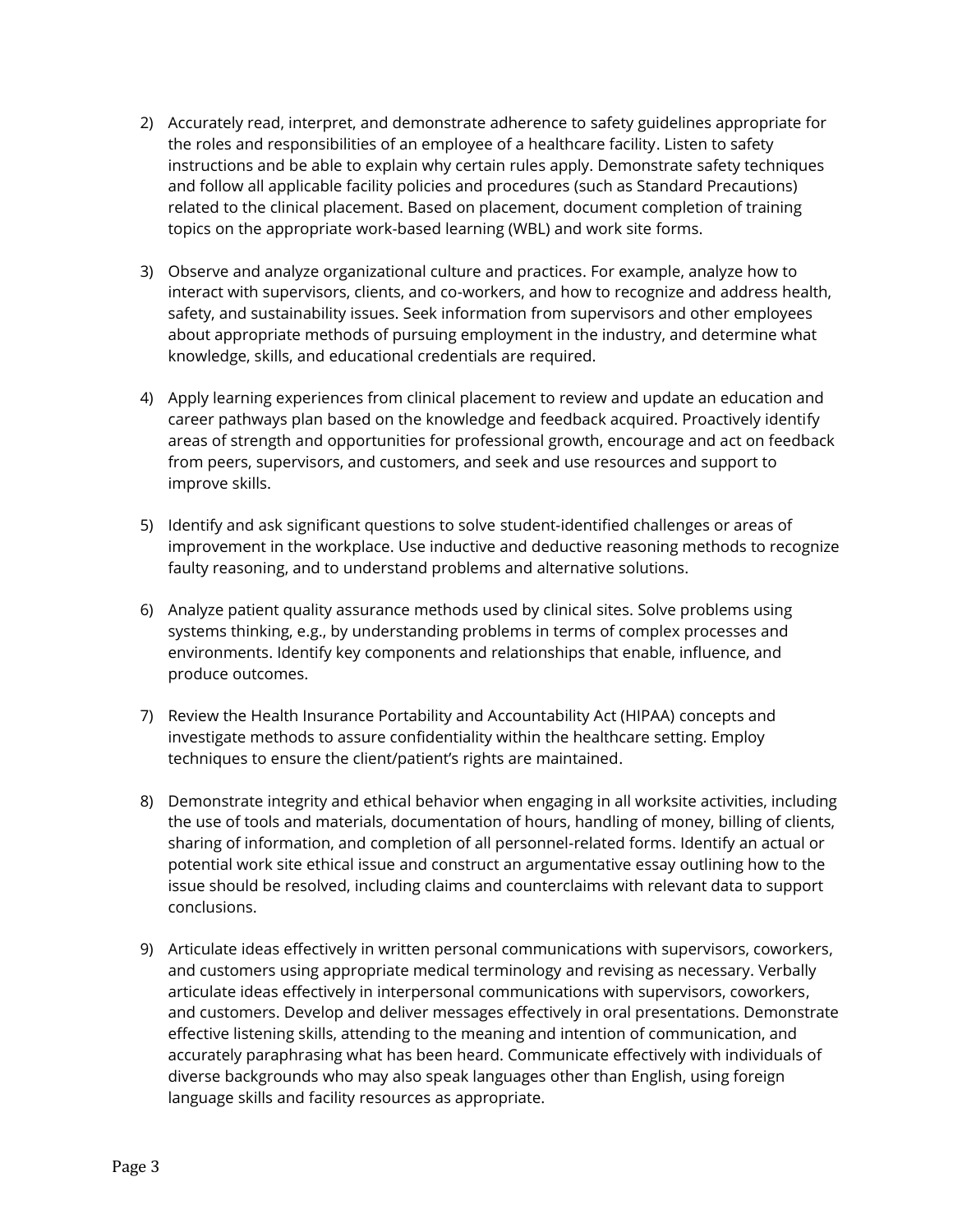- 10) Work effectively as a member of a team and address conflict with sensitivity and respect for diverse points of view. Demonstrate understanding of one's own impact and build on different perspectives to strengthen joint efforts. Demonstrate leadership where appropriate to collaborate on workplace tasks. Effectively employ meeting management strategies, such as agenda setting, time keeping, and meeting facilitation strategies, and list action items to identify and schedule next steps.
- 11) Access information efficiently, using sources appropriate to task, purpose, and audience. Distinguish between credible and non-credible sources, including the difference between advertising and legitimate research. Evaluate information for usefulness, bias, and accuracy, and question information that may not originate from credible sources. Demonstrate the ability to organize and manage information effectively and efficiently. Demonstrate ethical and legal use of information, including adherence to all rules and regulations related to sharing of protected information.
- 12) Use appropriate technology in the classroom or clinical setting for information search and retrieval, synchronous and asynchronous communications, multimedia presentations, document production, quantitative and qualitative analysis, and information management. Use social networking and online collaboration tools such as shared documents and web conferencing to create, integrate, and manage information in group projects.
- 13) Access and manage online communication and information, such as electronic medical records, using multiple digital devices such as laptop computers, tablets, smart phones, etc. Demonstrate adherence to all rules and regulations related to the use of electronic tools and the Internet, including appropriate protection of passcodes and adherence to all security protocols.
- 14) Complete tasks as directed with supervision, knowing when to ask questions or request guidance. Exhibit resourcefulness and initiative in taking on new tasks and solving problems independently as appropriate to the workplace setting. Demonstrate how to learn and exhibit personal agency in identifying and achieving instrumental and ultimate learning objectives. Demonstrate curiosity to learn more about the tasks, workplace, and/or industry. Explore deeper content independently and request opportunities for professional development. Demonstrate self-efficacy and confidence in one's ability to succeed in specific situations.
- 15) Exhibit professionalism and respect when interacting with coworkers, supervisors, and customers. Demonstrate reliability and responsibility in attendance and in following through on assigned tasks, and provide timely communication with supervisor(s) when circumstances change. Understand and adhere to appropriate workplace non-discrimination standards on the basis of sex, race, color, age, national origin, religion, disability, marital status, sexual orientation, gender identity, pregnancy, veteran status, or any characteristic of a person or group unrelated to the workplace. Respect cultural differences and work effectively with people from diverse social and cultural backgrounds.